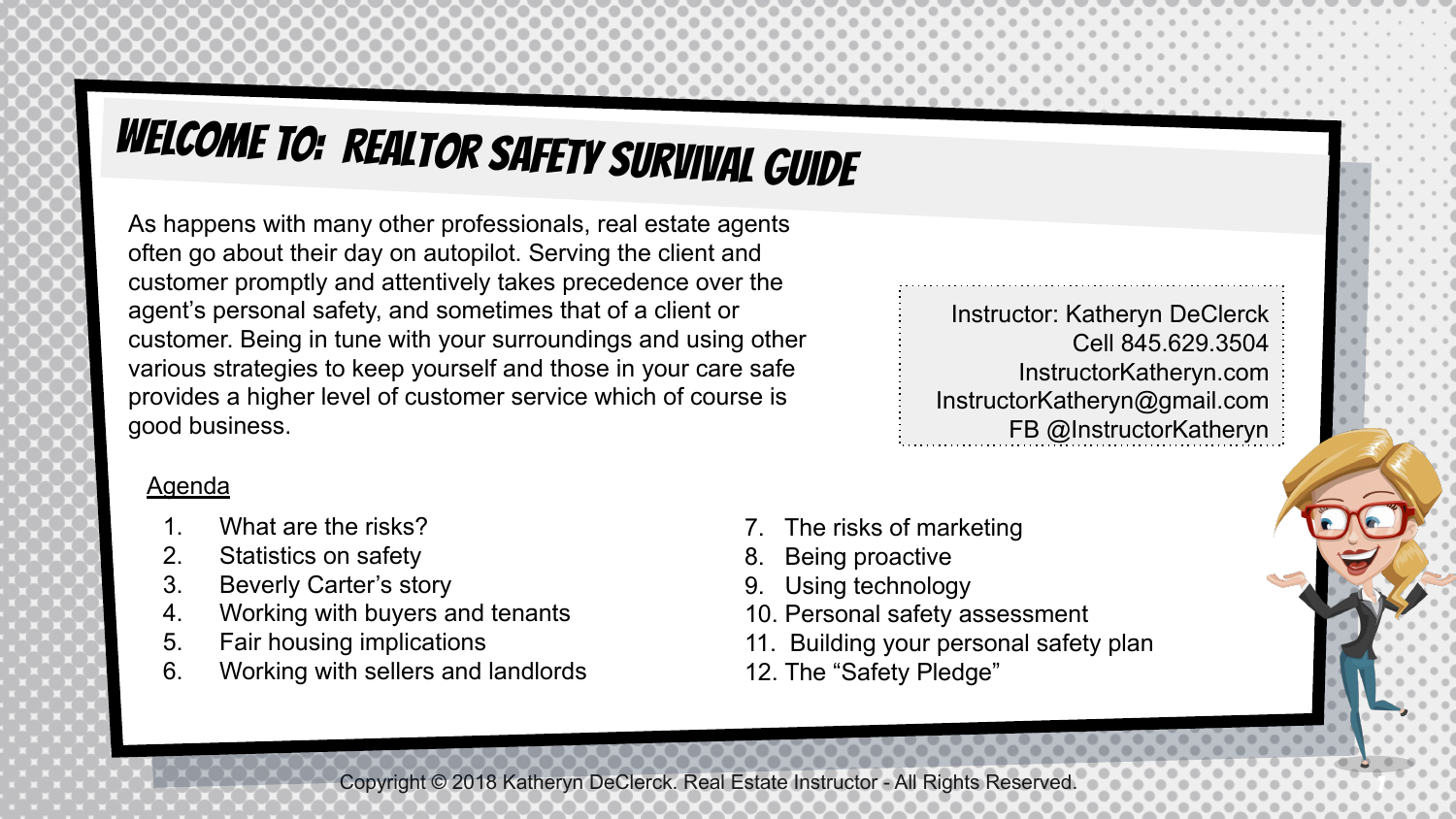| Am I at risk? What are safety resources available :_____________________________ |
|----------------------------------------------------------------------------------|
|                                                                                  |
|                                                                                  |
| Fight or Flight? - Consider the best response to a physical attack:              |
|                                                                                  |
|                                                                                  |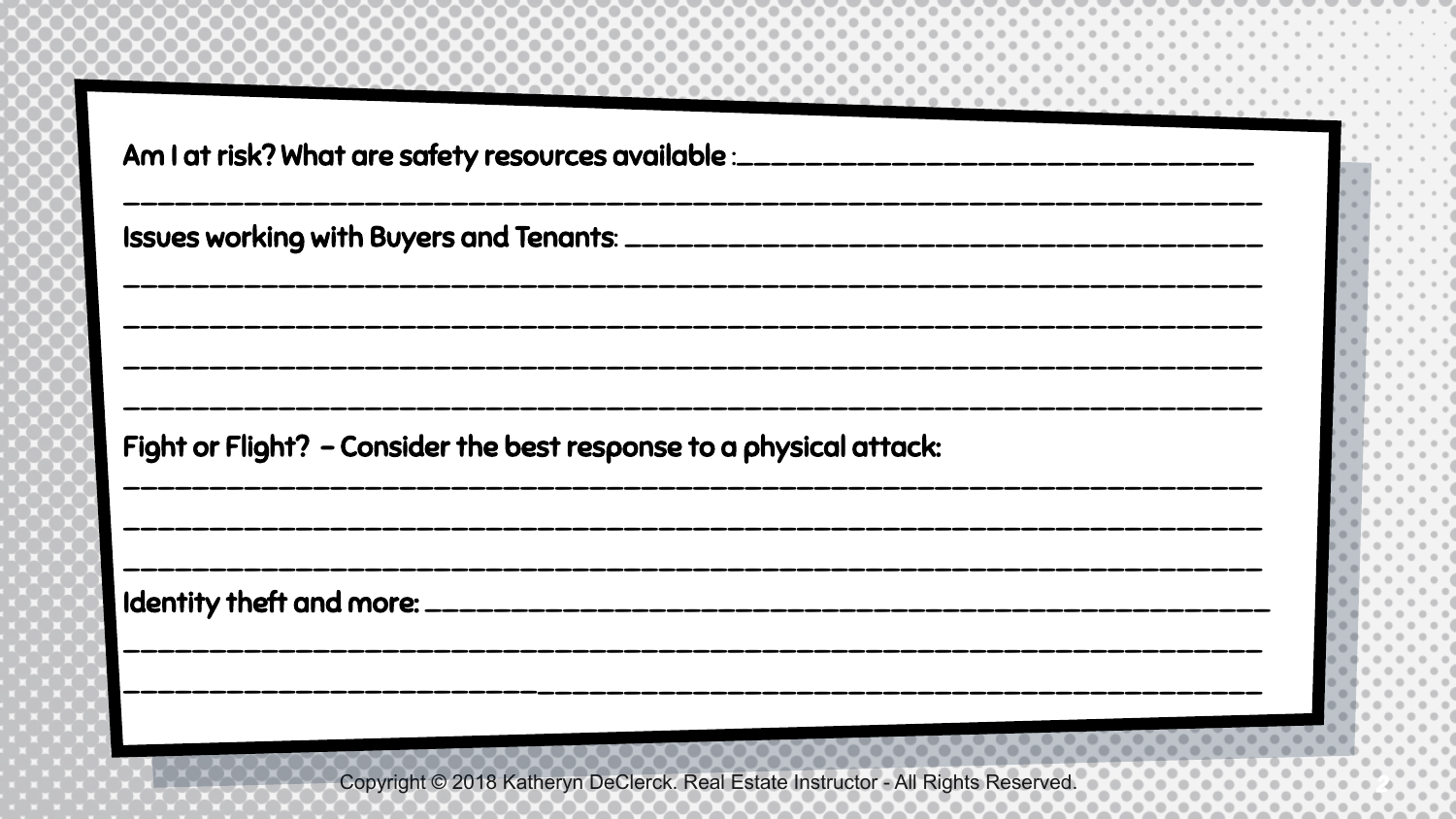| Knowledge-Awareness-Empowerment: |  |  |
|----------------------------------|--|--|
|                                  |  |  |
|                                  |  |  |
|                                  |  |  |
|                                  |  |  |
|                                  |  |  |
|                                  |  |  |